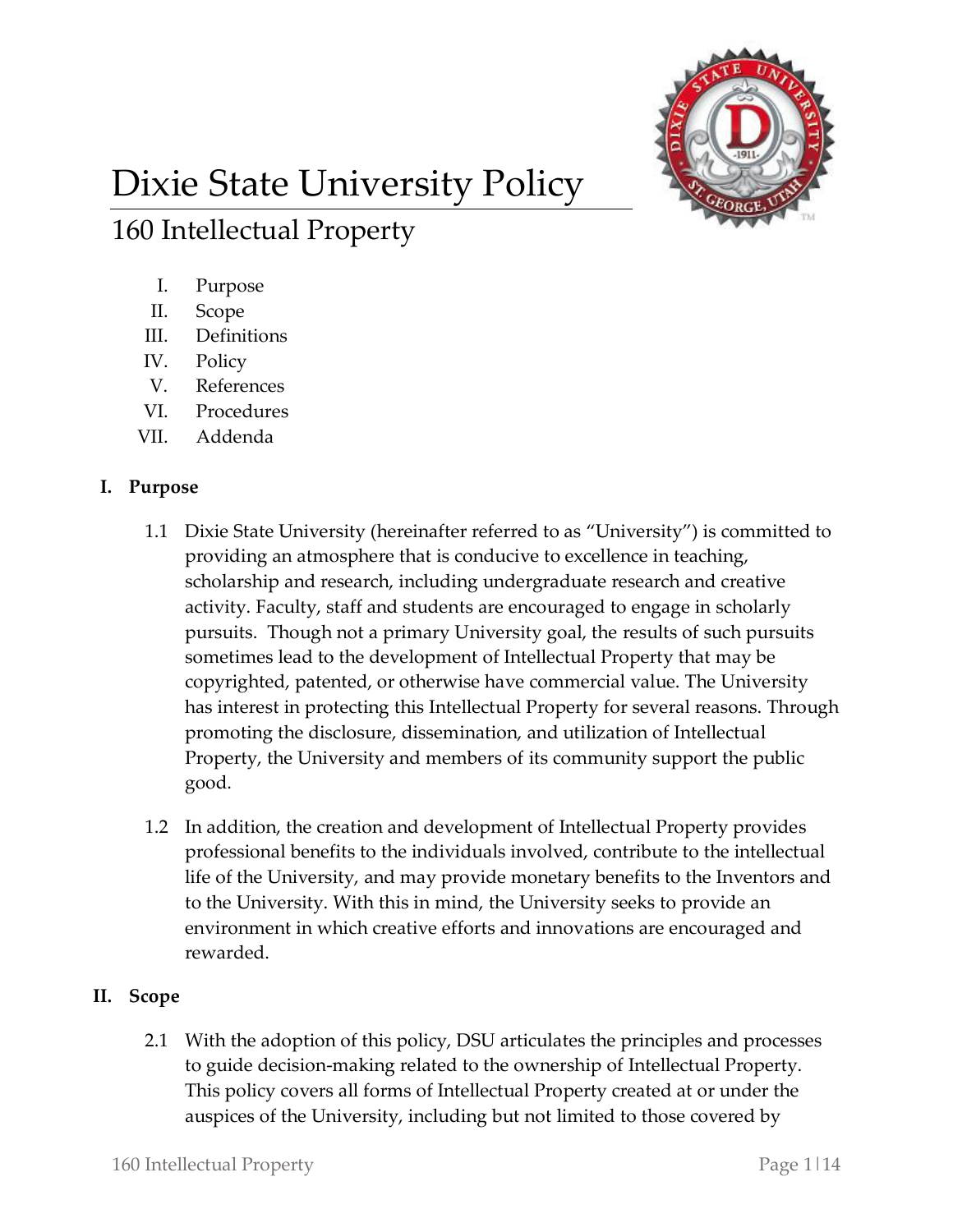copyrights and patents. The purpose of this policy is to clarify for members of the DSU community their collective rights and responsibilities regarding Intellectual Property.

- 2.2 This policy also describes the ways in which the University's faculty, staff and students can protect the Intellectual Property that they create, both for their benefit as well as to preserve the interests of the University.
- 2.3 This Policy complies with the Employment Inventions Act (Utah State Code § 34-39) and the Bayh-Dole Act (35 U.S.C. § 200-212) and affords DSU faculty, staff, and students benefits above and beyond those required by law. These benefits are designed to encourage an environment that fosters discovery, creation, disclosure, entrepreneurship, and innovation of intellectual property to benefit Utah and its citizens.
- 2.4 This policy is established with the understanding that it may be augmented by statements of policy or practice focused on particular types of Intellectual Property, especially those arising out of new or evolving media or technology. Further, this policy itself may be amended over time to effect changes deemed to be in the best interest of the University community.
- 2.5 Absent a signed agreement to the contrary, this Intellectual Property Policy is deemed to be a part of the conditions of employment of every employee of the University, including student employees, and of the conditions of enrollment and attendance by every student at the University.
- 2.6 Applicability: This policy applies to all DSU employees, including faculty, administration, and staff, and to all DSU students. When a patentable discovery or Invention is made or conceived by the student other than in the course of employment by the University and without the use of University Resources, the invention will be wholly-owned by the student.
- 2.7 <u>Title:</u> The University acquires and retains title to all DSU IP, unless otherwise specified herein.
	- 2.7.1 Title Exceptions
		- 2.7.1.1 Sponsored Research or Other Third-Party Agreements: title to intellectual property created as a result of work performed under a sponsored research agreement or other third-party Agreement shall be subject to the sponsored research or third-party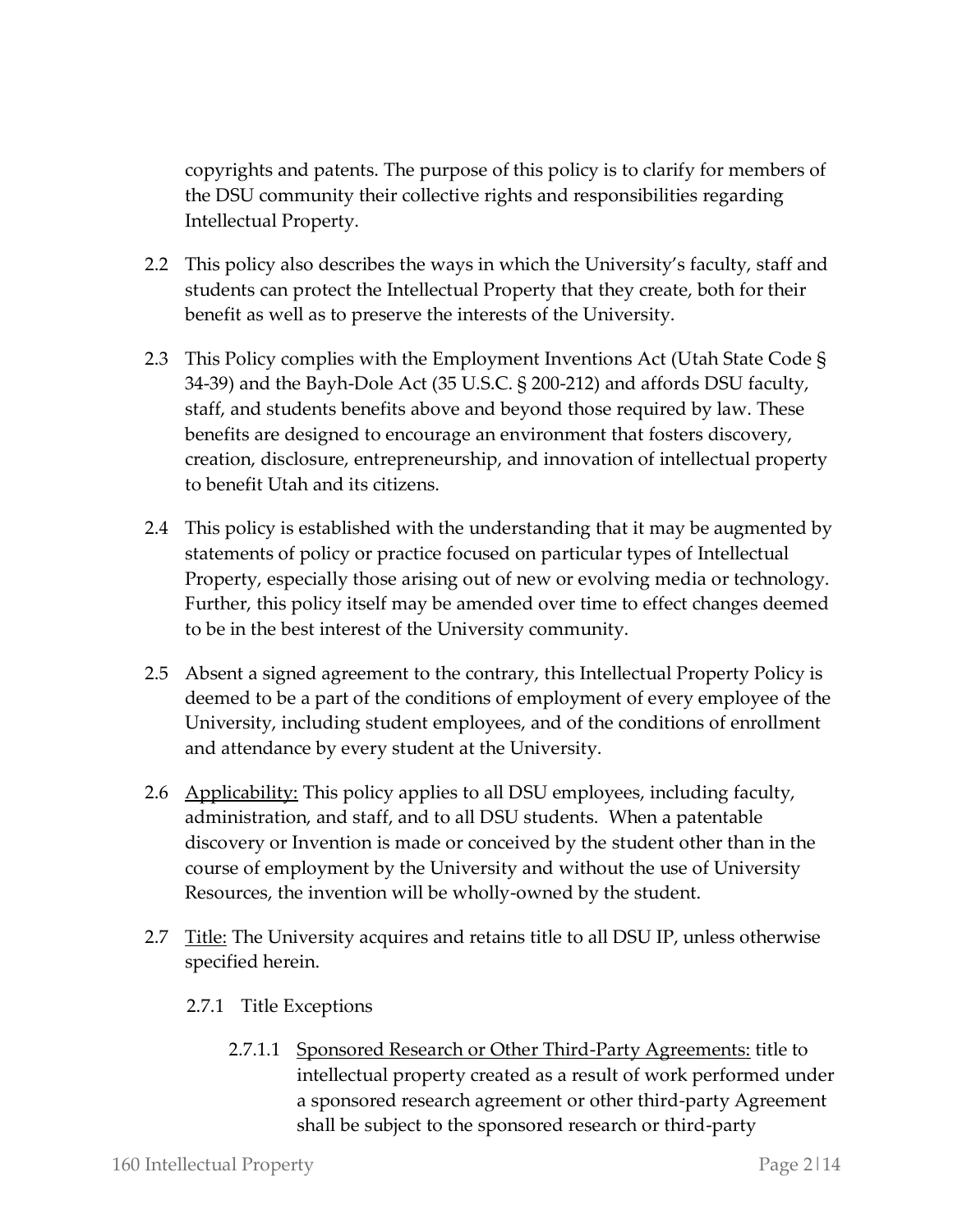agreement.

2.7.1.2 Consulting Agreements: DSU makes no claim to intellectual property created as a result of work performed by a DSU employee under a consulting agreement, provided that no DSU IP is used in the work performed under the consulting agreement.

# **III. Definitions**

- 3.1 *Intellectual Property:* Creations of the mind or intellect, the ownership of which is recognized and protected by law now or in the future. Intellectual Property includes copyrightable subject matter, any patentable invention, tangible research property, trademarks, trade secrets, works of art and inventions or creations that might normally be developed on a proprietary basis.
- 3.2 *DSU Intellectual Property* (DSU IP): Any inventions, patents, copyrights, trademarks, service marks, tangible research property, trade secrets, and know-how that is:
	- 3.2.1 Created by University employees within the scope of their employment and/or with the use of University facilities, equipment, materials, or financial support; or
	- 3.2.2 Created by non-University employees, such as students who use of University facilities, equipment, materials, or financial support.
- 3.3 *Biological Materials:* Includes, but is not limited to, organisms, transgenic animals, plants and plant varieties, cells, cell lines, plasmids, vectors, viruses, cell products, cloned DNA and RNA, protein fragments, nucleic acid sequences, and protein sequences.
- 3.4 *Copyright:* An original work of authorship fixed in any tangible medium of expression, now known or later developed, from which it can be perceived, reproduced, or otherwise communicated, either directly or with the aid of a machine or device. A work of authorship includes the following categories: literary works; musical works, including any accompanying words; dramatic works, including any accompanying music; pantomimes and choreographic works; pictorial, graphic, and sculpture works, motion pictures and other audiovisual works; sound recordings; and architectural works. *See* 17 U.S.C.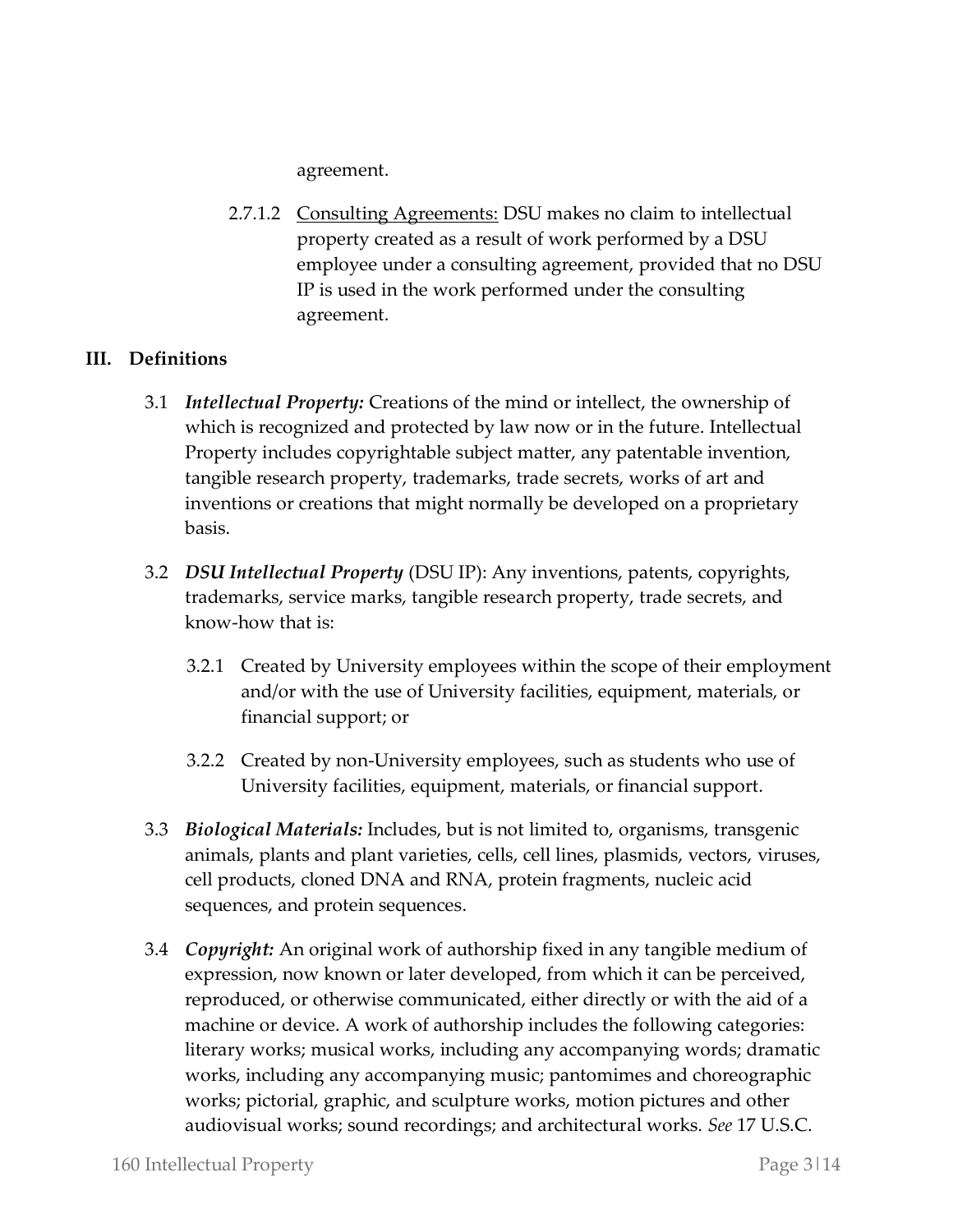§102.

The requirement the law places on the copyright ability of any of the above works is that the work must be in a form that can be perceived directly or by means of a machine or other device. Both published and unpublished works are under statutory protection.

- 3.4.1 Scope of Works Protected by Copyright
	- 3.4.1.1 Literary works;
	- 3.4.1.2 Musical works including accompanying words;
	- 3.4.1.3 Dramatic works including accompanying music;
	- 3.4.1.4 Pantomimes and choreographic works;
	- 3.4.1.5 Pictorial, graphic, and sculptural works;
	- 3.4.1.6 Motion pictures and audiovisual works;
	- 3.4.1.7 Sound recordings; and
	- 3.4.1.8 Computer programs and documentation.
- 3.5 *Commercialization: T*he activities involved in taking DSU IP from its conceptual, emerging, prototype, or early developmental state to a point where commercial financial gains can be realized. It also encompasses the activities involved in developing collaborations, partnerships, contracts, and similar agreements with commercial companies to achieve mutually beneficial commercial outcomes. These activities may include, but are not limited to, technology maturation, development of product prototypes, joint proposals to other funding entities, and performing technology demonstrations.
- 3.6 *Invention*: Any new or useful discovery, process, machine, manufacture, or composition of matter, or any new and useful improvement thereof. Inventions are novel, useful, and not obvious to individuals skilled in the field in which they are developed. The Bayh-Dole Act further defines a *subject invention* as "any invention of the contractor that is conceived or first actually reduced to practice in the performance of work under a funding agreement. *"See* 35 U.S.C. §101.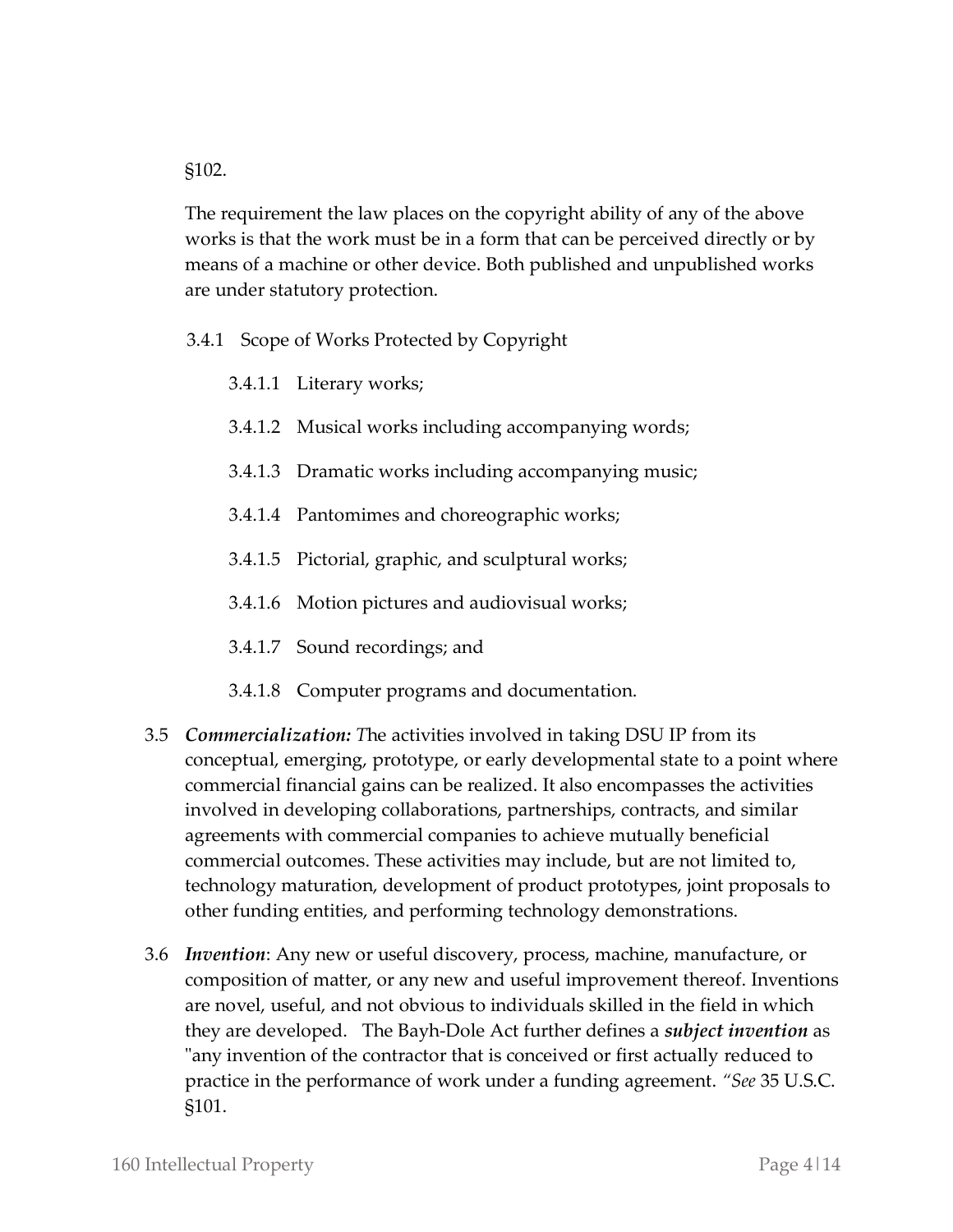- 3.7 *Inventor*: An individual who contributes to the conception of the Invention. In this context, conception is the formation in the mind of the inventor, of a definite and permanent idea of the complete and operative invention, as it is to be applied in practice. Individuals—including students—who help to test or perform work with the conception of another are not Inventors. However, anyone—including a student—who contributes to the conception of the Invention must be recognized as a co-Inventor.
- 3.8 *Revenues:* Any (i) royalties, (ii) fees (*e.g.* license fees, maintenance fees, and exit fees), and/or (iii) revenues derived as a result of equity (*e.g.* dividends and the sale of shares) that are actually received by DSU as a result of the Commercialization of a particular work of DSU IP less any Cumulative Expenses associated with the particular work.
- 3.9 *Cumulative Expenses:* Any expenses incurred by DSU for the protection and/or Commercialization of a particular work of DSU IP. Cumulative Expenses includes, for example, expenses associated with the preparation and prosecution of a patent application and the maintenance of an issued patent.
- 3.10 *Sponsored Project:* An externally funded activity governed by a written agreement between DSU and the sponsor. Sponsored project agreements typically involve grants, contracts, cooperative agreements or letters of agreement.
- 3.11 *Use of University resources*: A contribution of University resources beyond what is ordinarily available and specifically provided to Members of the DSU Community in a given area to carry out their duties.

Unless otherwise provided in writing, none of the following would constitute the Use of University Resources for faculty members: normal use of offices, office computers, libraries, secretarial services, photocopying, software that is readily available to all faculty and other types of resources, property and personnel that are readily and regularly available to faculty in a specific program, department or school.

3.12 *Scholarly Works* means: journal articles; theses; dissertations; textbooks for higher education; classroom instructional materials for higher education, *e.g.*  tests, course or lecture notes, handouts, slides, or worksheets; and works that are purely artistic or musical in nature. Scholarly Works exclude any DSU IP described in the Scholarly Work itself, such as Inventions, patents, Tangible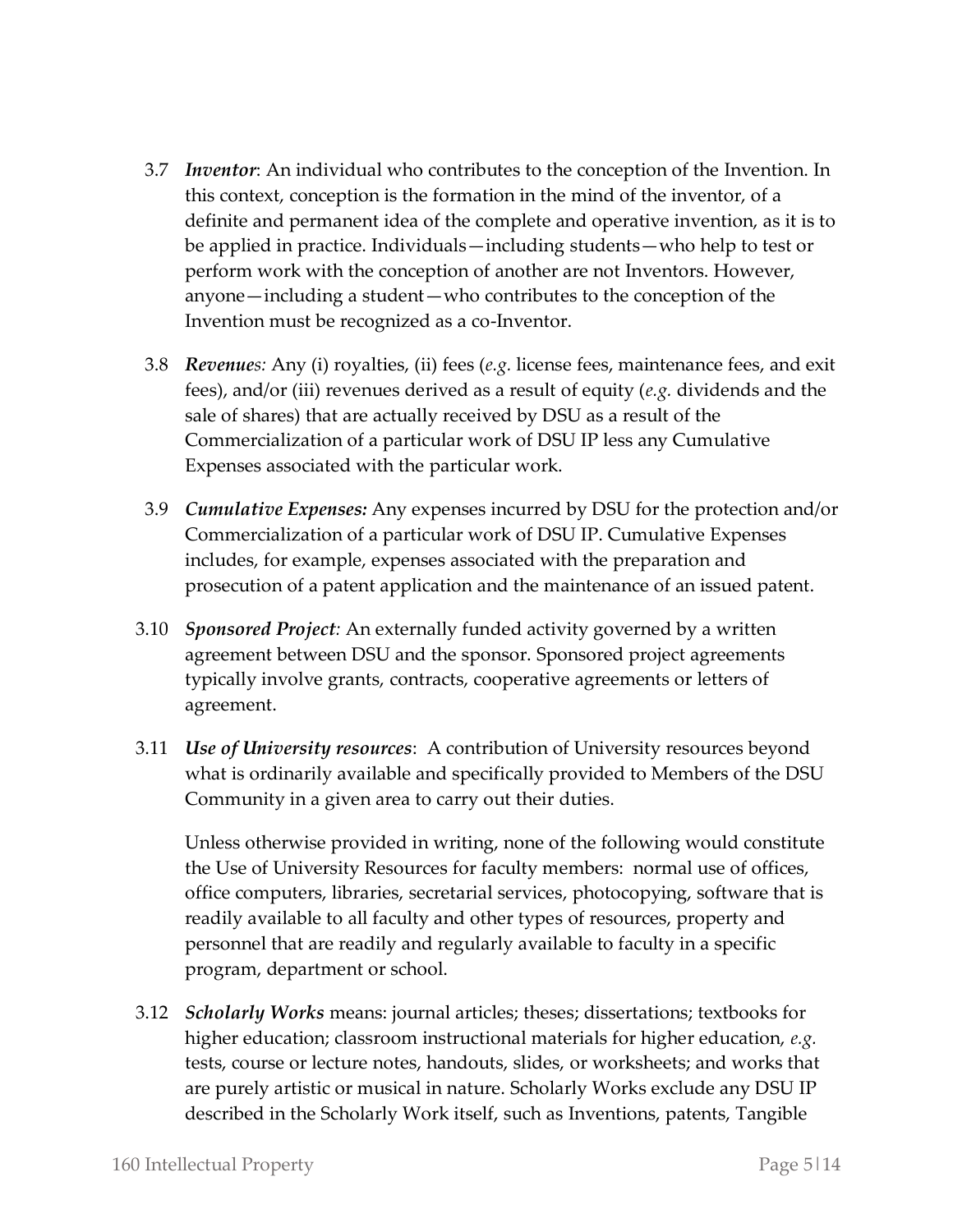Research Property, Trademarks, service marks, Trade Secrets, and know-how.

- 3.13 *Tangible Research Property:* Tangible items produced in the course of research, such as compositions, chemical compounds, Biological Materials, materials, drawings, devices, integrated circuit chips, computer databases, computer software, prototypes, circuit designs, and equipment.
- 3.14 *Trademark:* A word, phrase, symbol, or design, or a combination thereof that identifies and distinguishes the source of the goods or services of one party from those of others.
- 3.15 *Trade Secret:* Information, including a formula, pattern, compilation, program, device, method, technique, or process, that: (i) derives independent economic value, actual or potential, from not being generally known to, and not being readily ascertainable by proper means by, other persons who can obtain economic value from its disclosure or use; and (ii) is the subject of efforts that are reasonable under the circumstances to maintain its secrecy. *See* Utah State Code §13-24-2.
- 3.16 *Work for Hire Agreement:* A work prepared by an employee within the scope of his or her employment; or a work specially ordered or commissioned for use as a contribution to a collective work, as a part of a motion picture or other audiovisual work. See Copyright Code for further clarifications: http://www.copyright.gov/title17/92chap1.html#101

# **IV. Policy**

- 4.1 Copyright Ownership
	- 4.1.1 The university encourages the preparation and publication of copyrightable works that result from teaching, research, scholarly and artistic endeavors by members of the faculty, staff and student body by upholding ownership rights of authors in their writings and scholarship that result from usual teaching, research or artistic activities. Normally, the copyright of these works is held by the author.

However, because of advancing technology, new forms of educational materials are being developed which require a substantially greater level of direct support from the university than does the writing of a "traditional" textbook and the like. The **use** or purchase of equipment and production facilities, computers, and the expertise of a variety of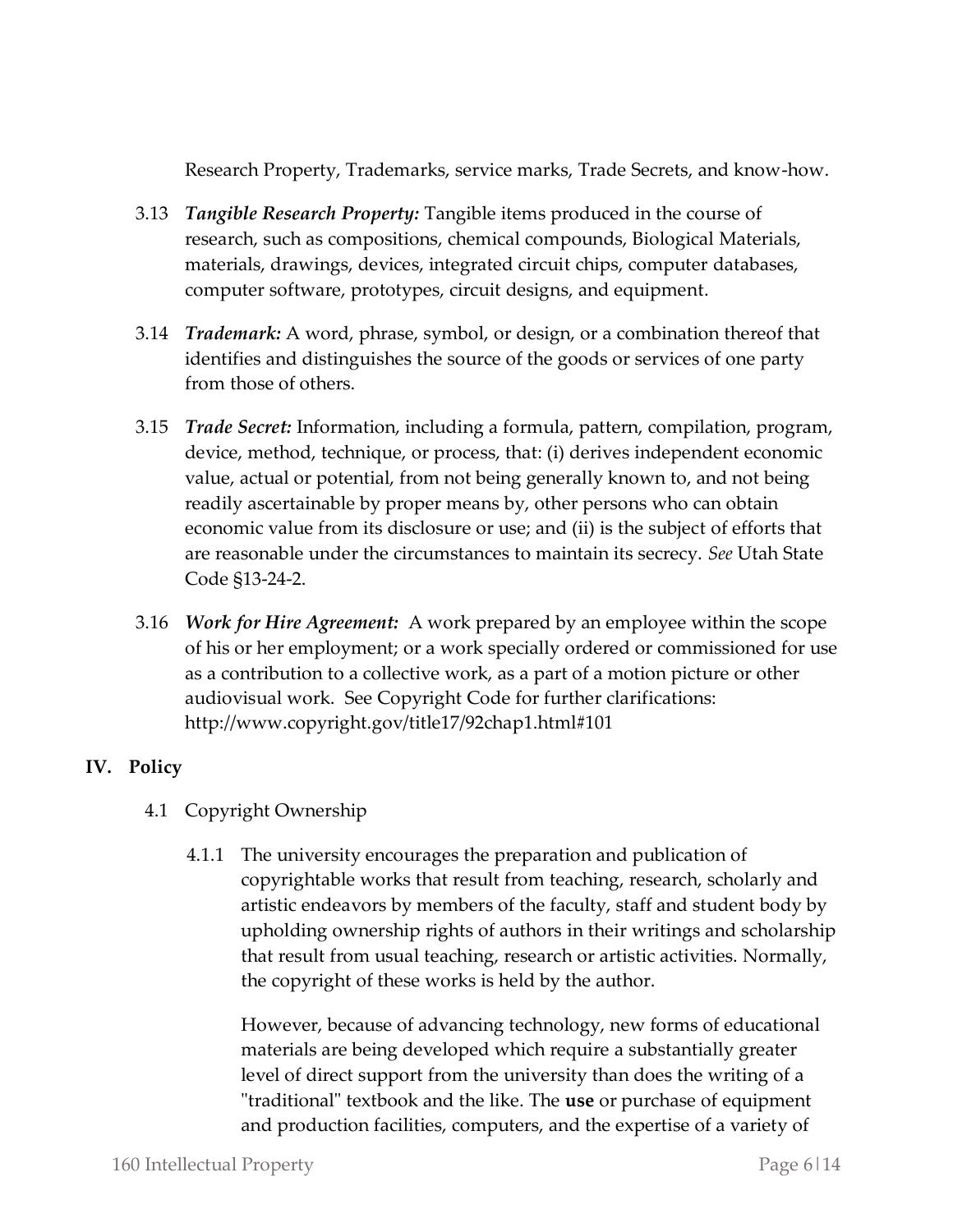individuals with special training may be required to augment the talents of an author. When the investment of time and money by the author and the university differs substantially from that involved in the creation of customary educational material, as defined by departmental norms, such material shall be designated as university-sponsored and the university may claim copyright.

- 4.1.1.1 Examples of "use of university resources" that will result in university ownership:
	- 4.1.1.1.1 Sponsored support from outside entities will be considered use of University resources (because of the infrastructure required to secure sponsored program support);
	- 4.1.1.1.2 Internal university grants when the grant is made as a Work for Hire Agreement;
	- 4.1.1.1.3 Dedicated computing resources not generally open to the campus or a college or department as a whole, such as computing time on super‐computers;
	- 4.1.1.1.4 Purchase of specialized equipment assigned to the employee;
	- 4.1.1.1.5 Assignment of employees to assist the development of software in a manner not typically provided to other employees of the unit.
- 4.1.2 Ownership of Material Subject to Copyright Protection
	- 4.1.2.1 The policies articulated in this section apply to all forms of copyrightable material, with the exception of courseware which is covered in a separate section.
	- 4.1.2.2 Works Created by Faculty
		- 4.1.2.2.1 Subject to the exceptions noted below and in keeping with longstanding academic tradition, ownership of pedagogical, scholarly, artistic and creative works resides with the faculty creator. This includes such things as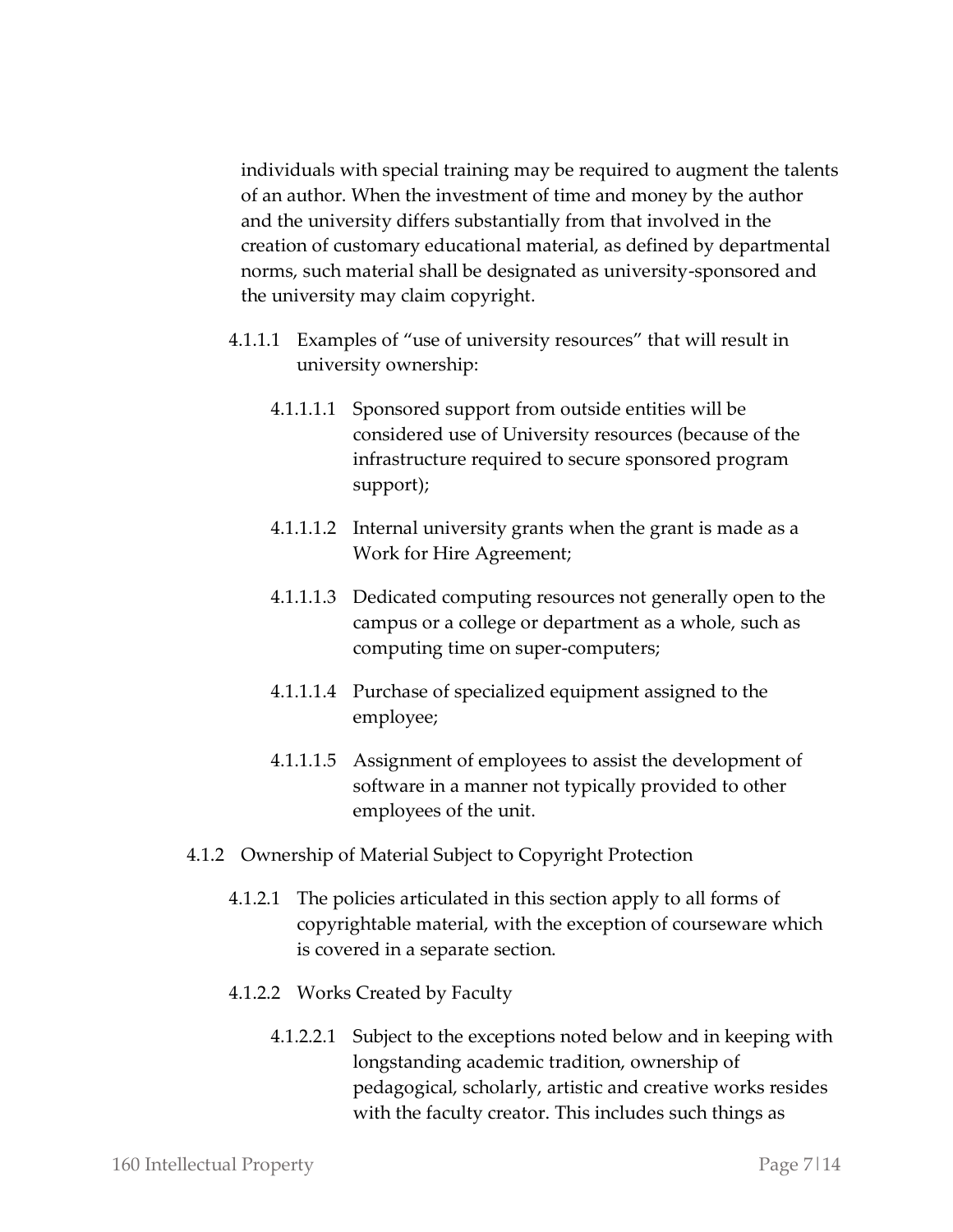scholarly articles and books, novels, plays, musical creations, works of art, films and textbooks. The only exceptions to faculty ownership of such works are as follows:

- 4.1.2.2.2 Sponsored Project: When copyrightable material is created by a faculty member using funding from a Sponsored Project, the terms of that Sponsored Project will supersede this general policy with regard to ownership. Ideally, the terms of any such Sponsored Project should be specified clearly and prior to the work being undertaken or produced.
- 4.1.2.2.3 Works commissioned at the request of the University: When a faculty member is commissioned by the University to perform a specific task with a defined outcome that includes copyrightable material, said work shall be considered a *Work-for-Hire* and shall be whollyowned by the University. Unless a particular copyrightable work is specifically commissioned by the University, ownership remains with the faculty creator even though the faculty member may have been supported by sabbatical or other internal grant that is not specifically designated as a *Work For Hire Agreement* during the time the work was undertaken.
- 4.1.2.2.4 University use of material: The University may display, copy and distribute works of faculty-developed material, including copyrightable material, for University use without payment of royalties or other fees to the faculty member. Should a faculty member separate from the University, the University shall retain these rights without payment of royalties or other fees to the faculty member.

#### 4.2 Ownership of Courseware

4.2.1 The policies articulated in this section apply to all forms of courseware.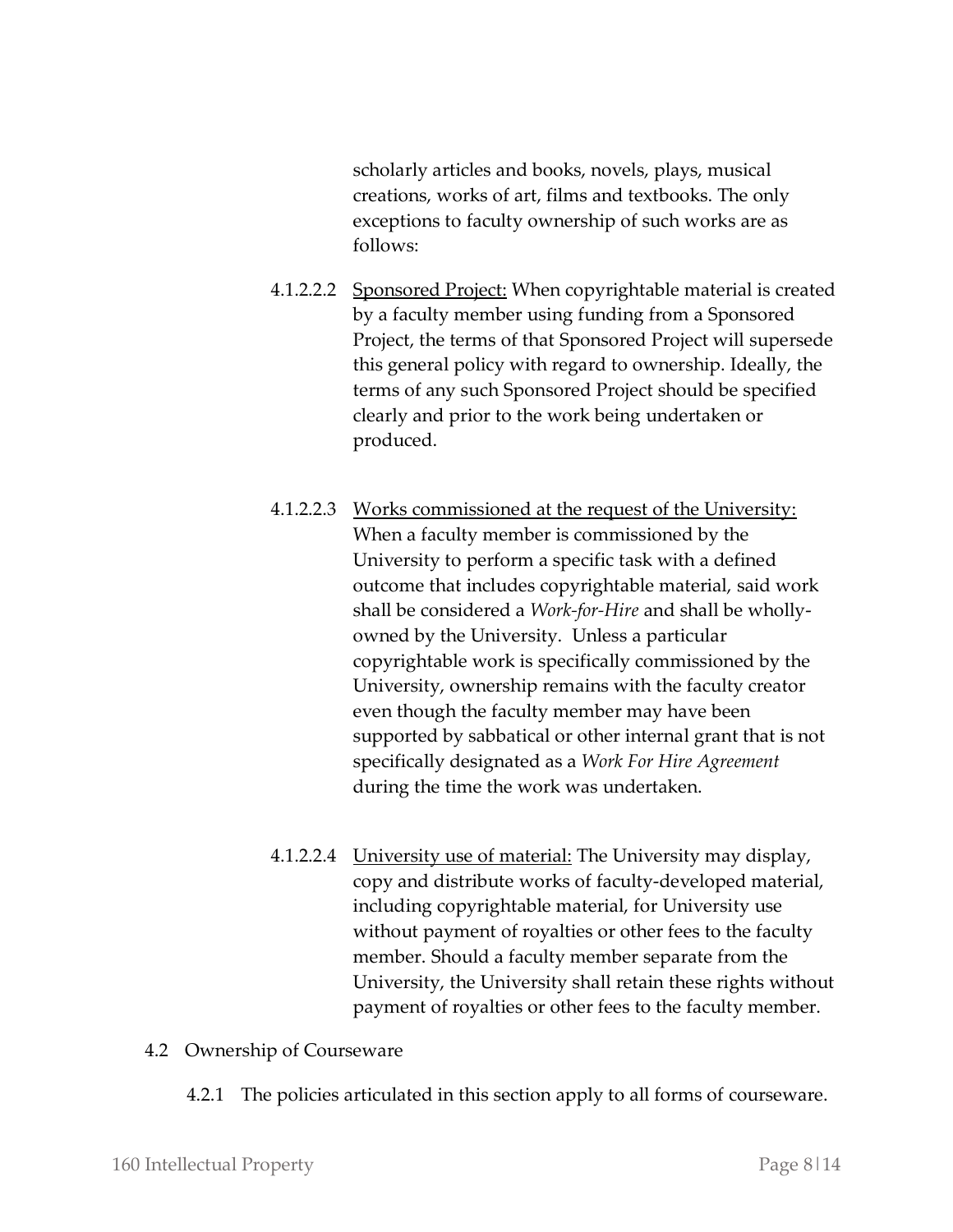## 4.2.2 Courseware Created by Faculty

- 4.2.2.1 Subject to the exceptions noted below, ownership of courseware resides with the faculty creator. The only exceptions to faculty ownership of courseware are as follows:
	- 4.2.2.1.1 Sponsored Project: When courseware is created by a faculty member using funding from a Sponsored Project, the terms of that Sponsored Project will supersede this general policy with regard to ownership. Ideally, the terms of any such Sponsored Project should be specified clearly and prior to the work being undertaken or produced.
	- 4.2.2.1.2 Courseware commissioned at the request of the University: When a faculty member is commissioned by the University to create specific courseware for use by the University, said work shall be considered a Work-for-Hire and shall be wholly-owned by the University.
	- 4.2.2.1.3 Use of University resources: When courseware is developed with the use of University resources, ownership of said courseware is negotiable, as long as said courseware was not commissioned by the University or created using funding from a Sponsored Project. Whether a particular instance of courseware has been developed with the use of University resources is determined by the Office of General Counsel in consultation with the Intellectual Property Advisory Committee. Once it has been determined that there has been an Exceptional Contribution of University resources, ownership is determined by the Office of General Counsel after consultation with the Intellectual Property Advisory committee. For purposes of this courseware policy, sabbaticals and internal grants would not, in and of themselves, be considered use of University resources unless there is written agreement to the contrary between the faculty member and the University.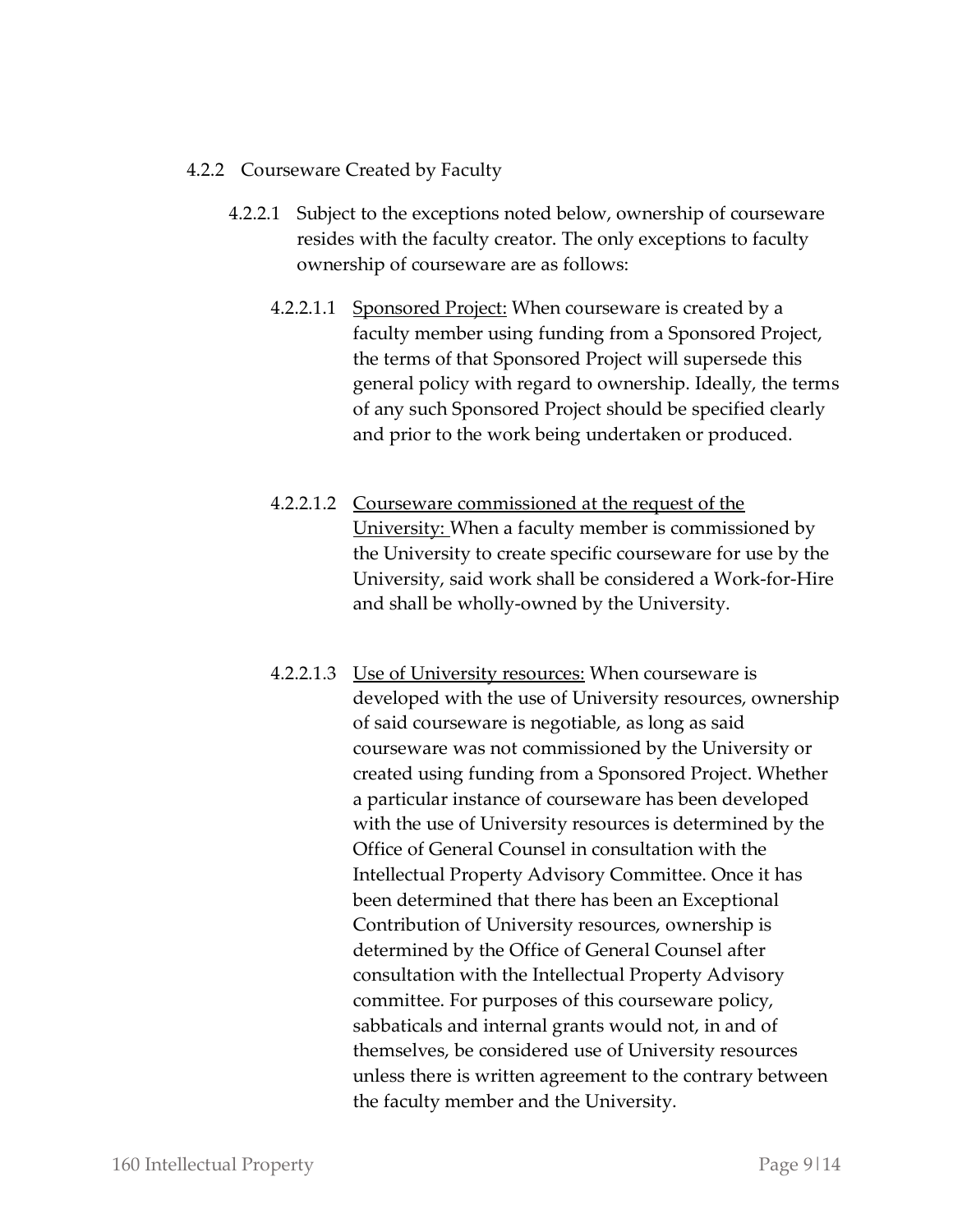- 4.2.2.1.4 University use of courseware: Faculty who develop courseware will not be entitled to charge the University a fee for using their author-owned courseware in their teaching at the University. If the author leaves the University, the University shall have the right, without cost or payment to the author, to use, reproduce, adapt, modify, update, exhibit and display all courseware created during the period of employment for a period of three years after conclusion of the author's employment at DSU. The University's right to the use of author-owned courseware does not prevent the author from using said courseware elsewhere or from otherwise exercising the rights associated with ownership.
- 4.3 Inventions & Patents
	- 4.3.1 DSU is the owner of all patentable discoveries or Inventions made or conceived by faculty members and other University employees (including student employees) in the course of their responsibilities to the University or with the use of University Resources. Provisions of this policy include the following:
		- 4.3.1.1 Duty of Disclosure. All DSU IP shall be disclosed to the Office of General Counsel by the Creator(s) promptly after the discovery or creation thereof and prior to any public disclosure (publication, presentation, poster, etc.). If a public disclosure has occurred, then the Creator(s) shall disclose the DSU IP as soon as possible to avoid further loss of rights, such as patent rights. The disclosure shall be in writing, and shall include sufficient detail to evaluate the commercial potential of the disclosed work and to seek legal protection, when deemed appropriate. See *Invention Disclosure Form* in Appendix A.
			- 4.3.1.1.1 Whether a particular Invention has been developed with the use of University Resources is determined by the Intellectual Property Advisory Committee after consultation with the Office of General Counsel.
			- 4.3.1.1.2 When a potentially patentable Invention has been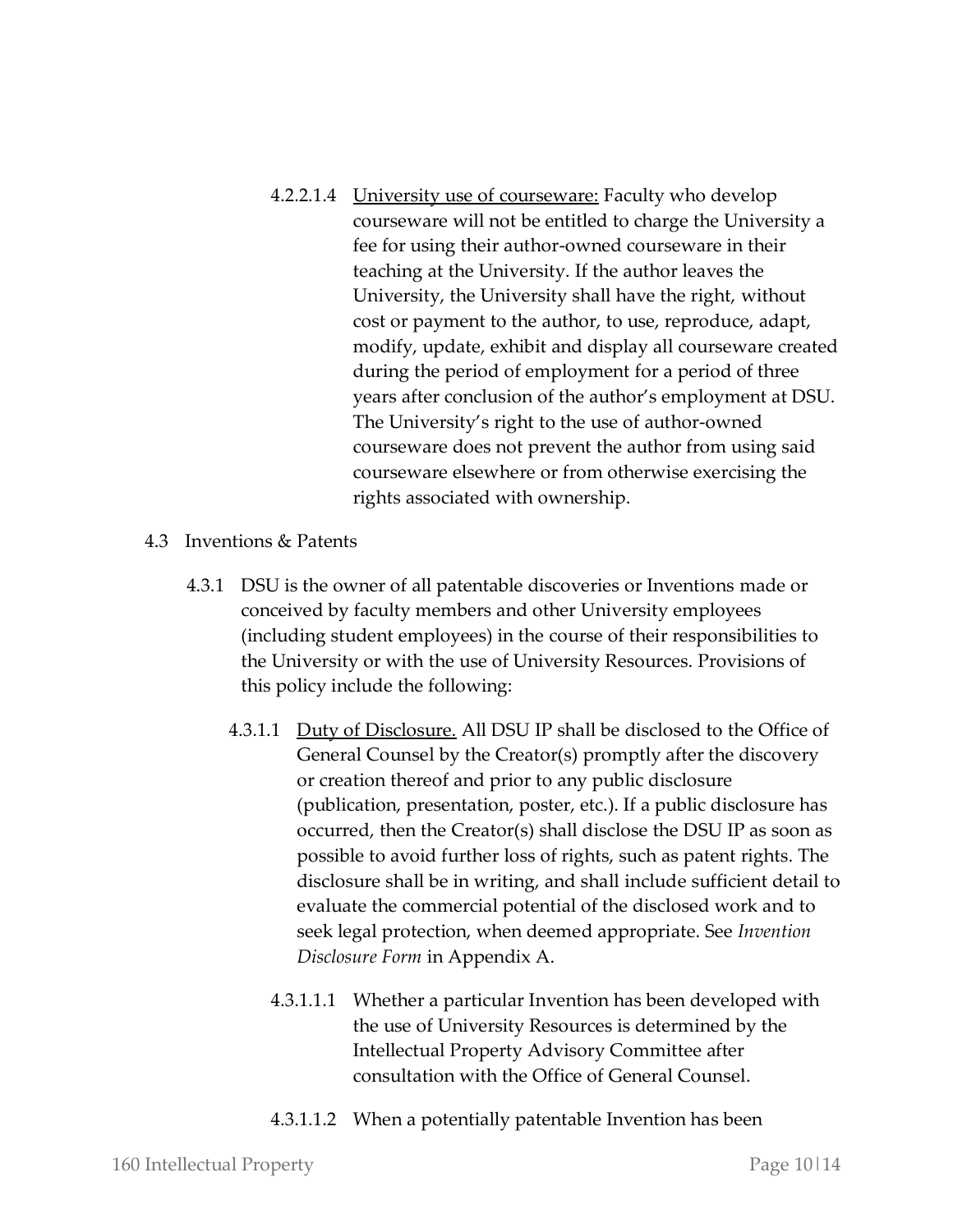developed using funding from a Sponsored Project, the terms of that Sponsored Project will supersede this general policy with regard to ownership. Ideally, the terms of any such Sponsored Project should be specified clearly and prior to the work being undertaken or produced.

- 4.3.1.1.3 The University shall share royalties from Inventions owned by or assigned to the University with the Inventor according to the schedule that appears later in this policy.
- 4.3.1.1.4 If the University elects not to pursue the patenting and commercialization of a disclosed Invention, and elects not to pursue other means of attaining University benefit and encouraging public use and benefit of a disclosed Invention, it may assign ownership to the Inventor(s).
- 4.3.1.1.5 In cases where the University elects to pursue the patenting and commercialization of a disclosed Invention, or elects other means of attaining University benefit and encouraging public use and benefit of a disclosed Invention, the Inventor(s) may nonetheless petition the Office of General Counsel to assign ownership to the Inventor(s). The grant or denial of such a petition is at the discretion of the Office of General Counsel who will consult with the Intellectual Property Advisory Committee. The standard to be applied is whether assignment from the University to the Inventor(s) is in the best interest of the University. An appropriate case for such an assignment may be one where the University has been unsuccessful for a substantial period of time in its attempts to patent, license, commercialize, or otherwise encourage significant public use of the Invention.
- 4.3.1.1.6 Waivers of the provisions of this policy may be granted by the Office of General Counsel after consultation with the Intellectual Property Advisory Committee. Only written waivers signed by the Office of General Counsel shall be valid and enforceable waivers of this policy.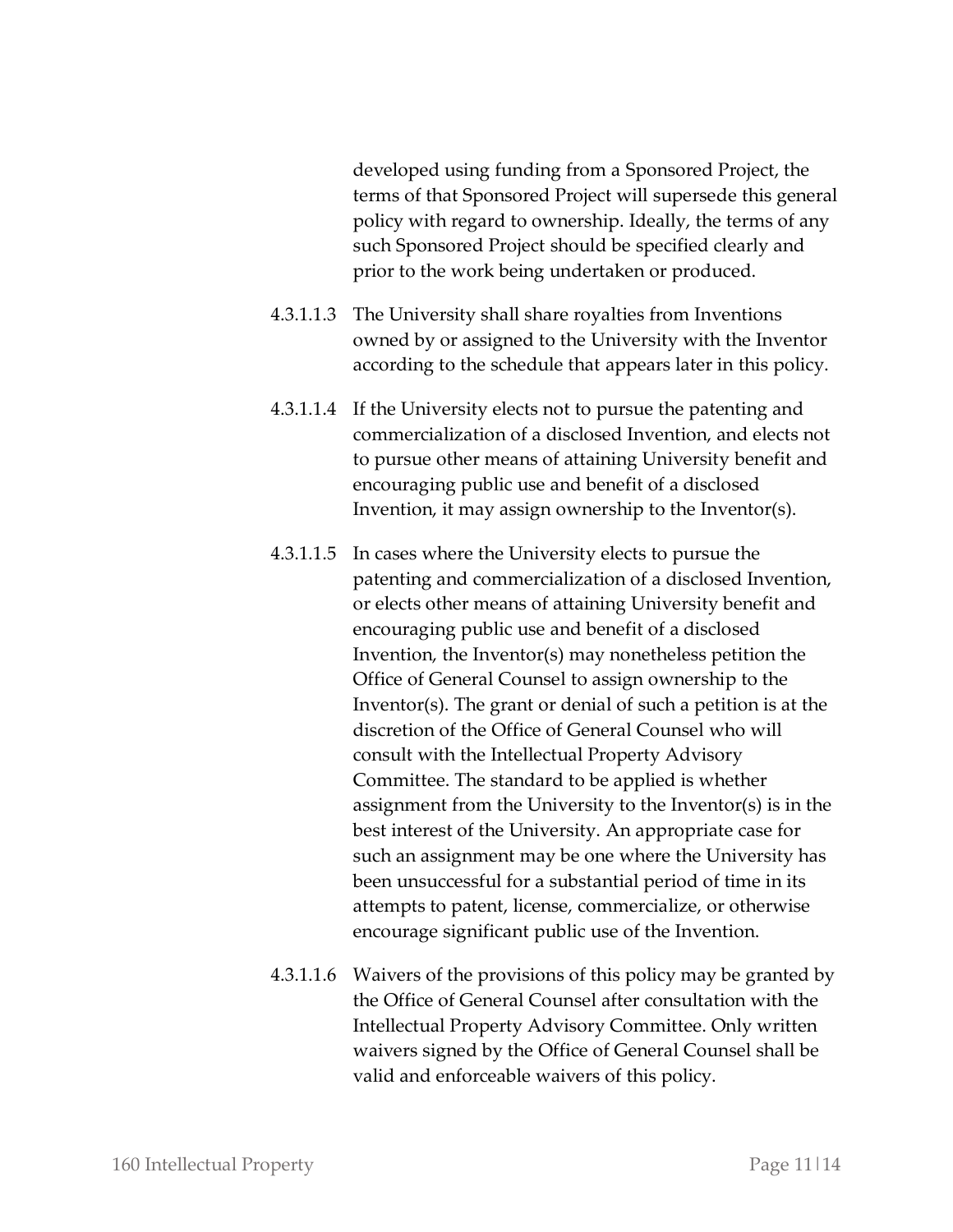### 4.3.1.2 Publication and Patent Rights

- 4.3.1.2.1 Because patents exclude others from using inventive methods or materials for a defined period of time, they provide opportunities for Inventions to be commercialized. Commercialization provides opportunities for the general public to benefit from the Invention and remuneration to accrue to the Inventors and other interested parties. Because of the potential value inherent in a patent, establishing ownership is a legally defined process that requires Inventors to adhere to specific steps.
- 4.3.1.3 To protect an Invention's potential value as it is being developed, Inventors are advised to:
	- 4.3.1.3.1 Establish the date of Invention through maintaining bound notebooks recording the development of the Invention on signed and dated numbered pages that are witnessed. Signed and dated entries also should be maintained if further efforts are made to reduce the Invention to practice.
	- 4.3.1.3.2 Members of the University community are encouraged to publish research results and scholarly information in a timely manner. At the same time, Inventors should be aware that publication of an idea embodied in an Invention or any other non-confidential disclosure, such as abstracts, websites and posters, bars the filing of a patent application in many countries. In the United States, the Inventor has one year to file from the date of publication. For these reasons, publication has important implications, particularly if the Inventor and the University desire to commercialize the Invention.

For these reasons, Inventors are encouraged to disclose their Inventions prior to publication to help ensure that patentability is not compromised. (Inventors should note that describing an Invention in a federal grant application constitutes publication and compromises patentability if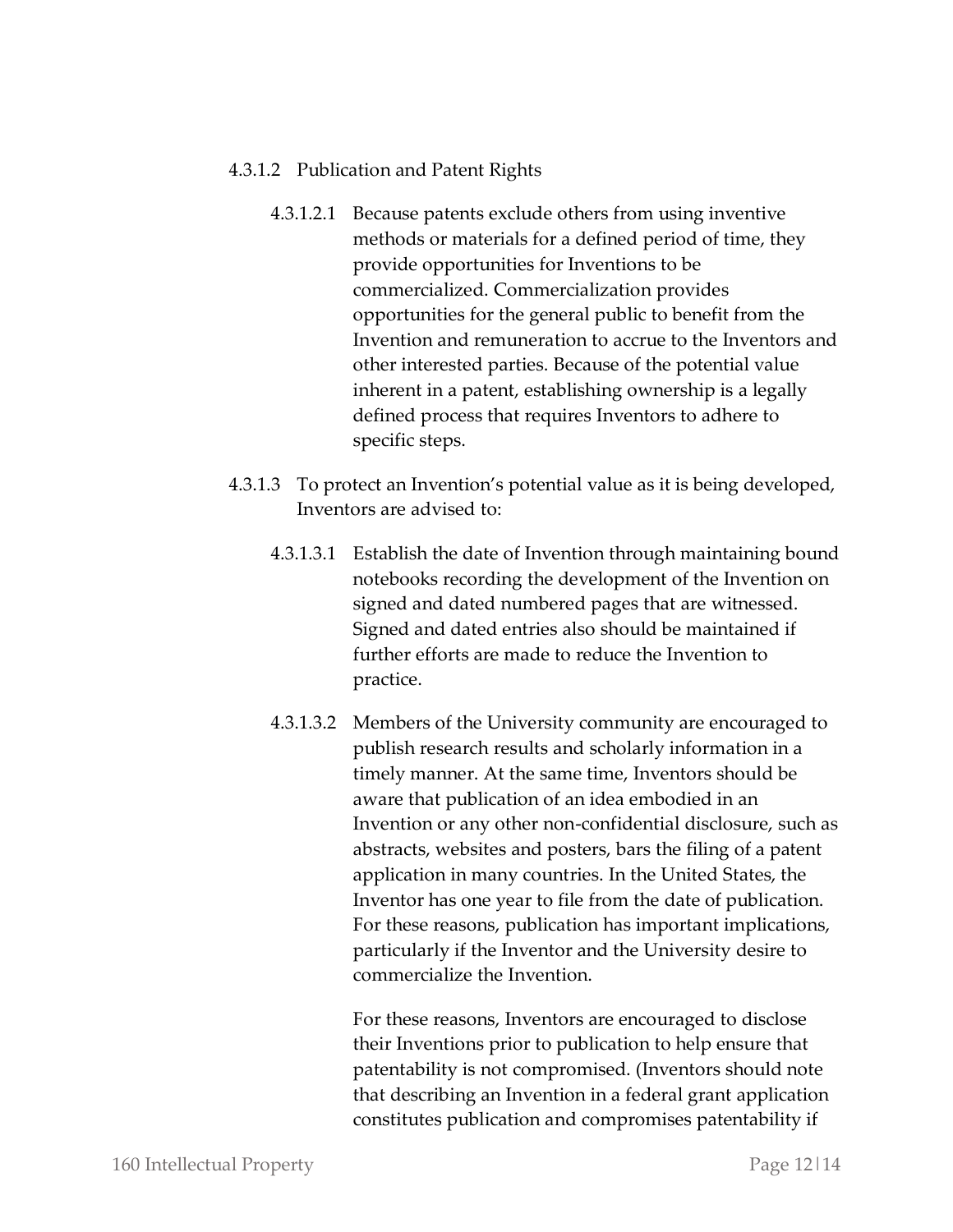the grant is awarded because funded applications are publicly available through the Freedom of Information Act. With this in mind, when submitting a grant application Inventors should identify any section of an application that contains confidential and/or proprietary information in order to protect an Invention.)

Inventors should exercise care in discussing an Invention with other individuals so as not to compromise the ability to patent or otherwise protect ownership of the Invention. It is particularly important to obtain non-disclosure agreements before discussing an Invention with potential commercial partners. Inventors should retain all nondisclosure agreements in a secure place and provide copies to the University upon request.

#### **V. References**

- 5.1 Employment Inventions Act (Utah State Code § 34- Chapter 39)
- 5.2 Utah Public Officers' and Employees' Ethics Act (Utah Code Ann. § 67-16-1 et seq. prohibits University employees from soliciting or accepting a gift that is intended to, or could, improperly influence a public employee in the performance of his/her public duties. Occasional non-monetary gifts with a value of not more than \$50 are generally excluded from the Act. Employees who violate the Act are subject to termination and criminal penalties.
- 5.3 BAYH DOLE ACT OF 1980 (35 U.S. Code Section 200)
	- 5.3.1 The Bayh-Dole Act was passed in 1980. The purpose of the policy is to encourage the utilization of inventions produced under federal funding.

The Bayh-Dole Act resulted in a unified patent rights clause that is included in all federal funding agreements, and it permits non-profit organizations, including non-profit universities, and small businesses to elect to retain title to inventions made in the performance of federallyfunded research. The objectives of the Bayh-Dole Act include using the patent system to promote licensing and commercialization of new inventions and creating collaborations between nonprofit organizations and industry.